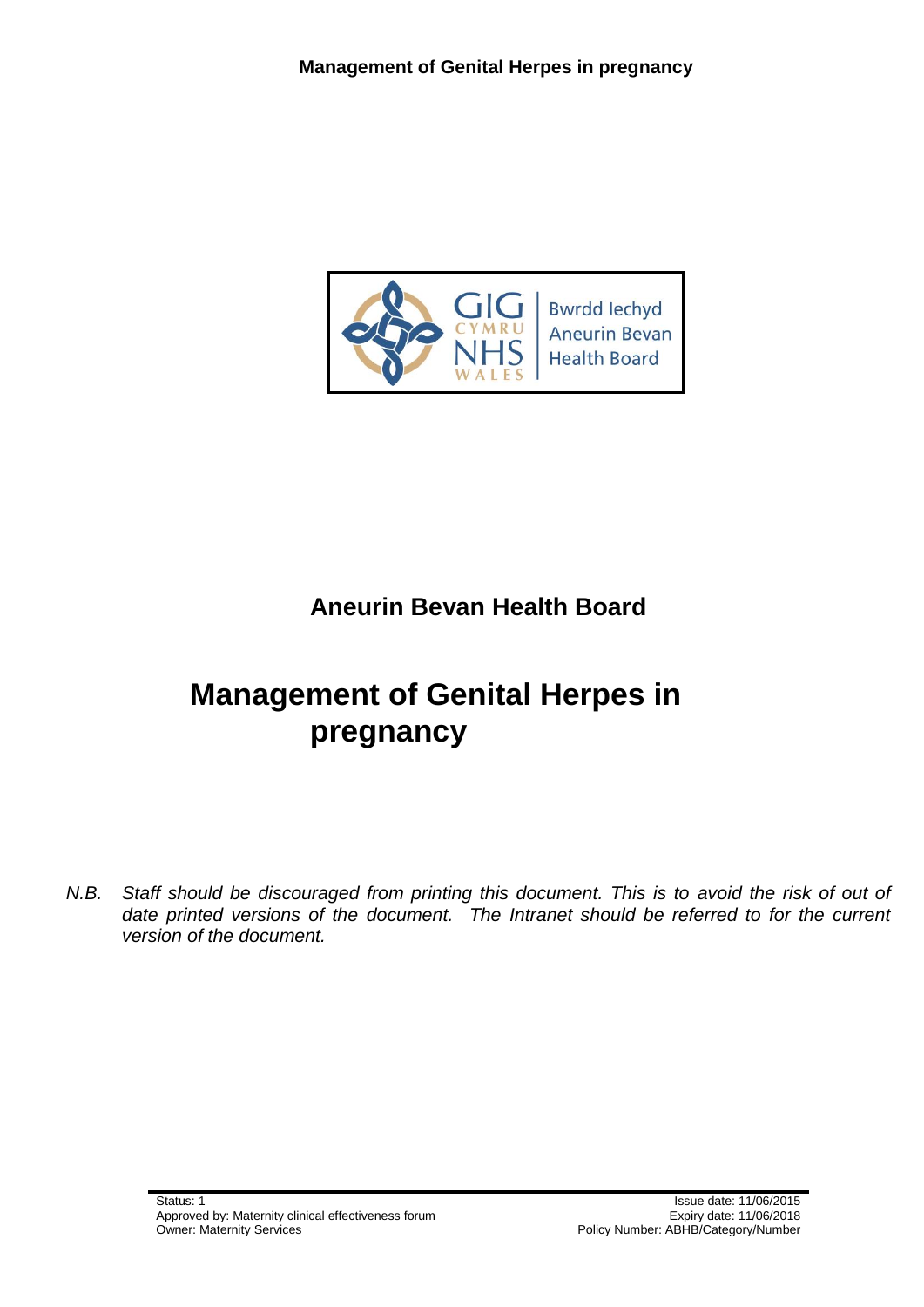#### **Contents:**

#### **Contents:**

| 1.1 Scope of guideline |
|------------------------|
|                        |
|                        |
|                        |
|                        |
|                        |
|                        |

### **Appendix 1**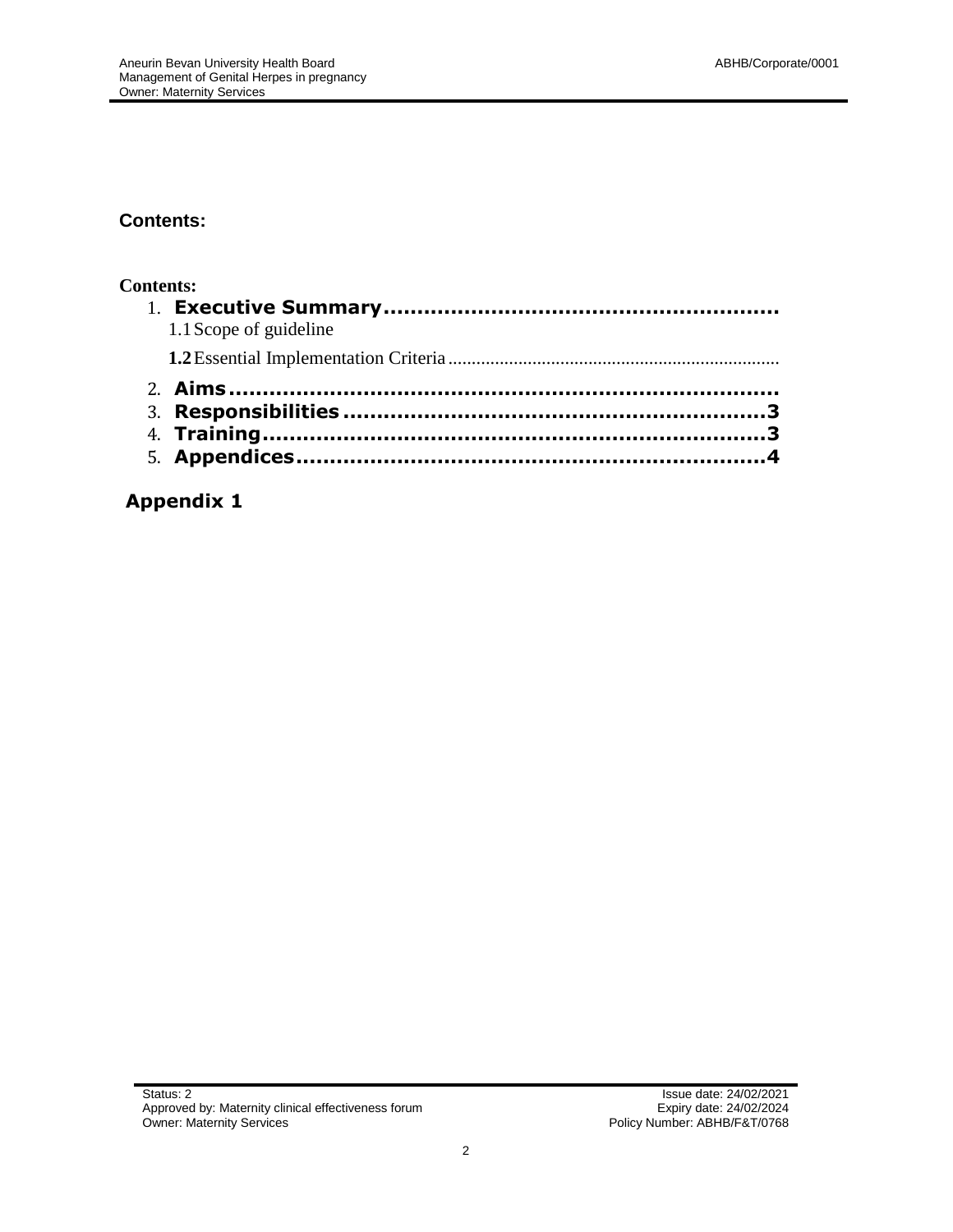#### **Executive summary:**

This document should act as guidelines for the management of women diagnosed with primary or recurrent episodes of genital herpes in pregnancy. The opinions expressed in these guidelines are evidence based and reflects professional opinion. They are designed to support safe and effective practice.

#### **Scope of the guidelines:**

 $\triangleright$  The quideline applies to all clinicians working within the maternity services.

#### **Essential implementation criteria:**

 $\triangleright$  Auditable standards are stated.

#### **Aims**

- $\triangleright$  To provide support to clinical decision making
- $\triangleright$  To provide support for evidence based management

#### **Responsibilities**

 $\triangleright$  The maternity management team

#### **Training**

- $\triangleright$  Staff are expected to access appropriate training where provided
- $\triangleright$  Training needs will be identified through appraisal and clinical supervision

#### **Monitoring and Effectiveness:**

- $\triangleright$  Local service improvement plan will guide monitoring and effectiveness. This policy has undergone an equality impact assessment screening process using toolkit designed by NHS centre Equality and Human rights.
- $\triangleright$  Details of the screening process for this policy are available from the policy owner.

#### **Implementation**

Approved by: Maternity clinical effectiveness forum expirition of the strates of Expiry date: 24/02/2024 Owner: Maternity Services **Policy Number: ABHB/F&T/0768**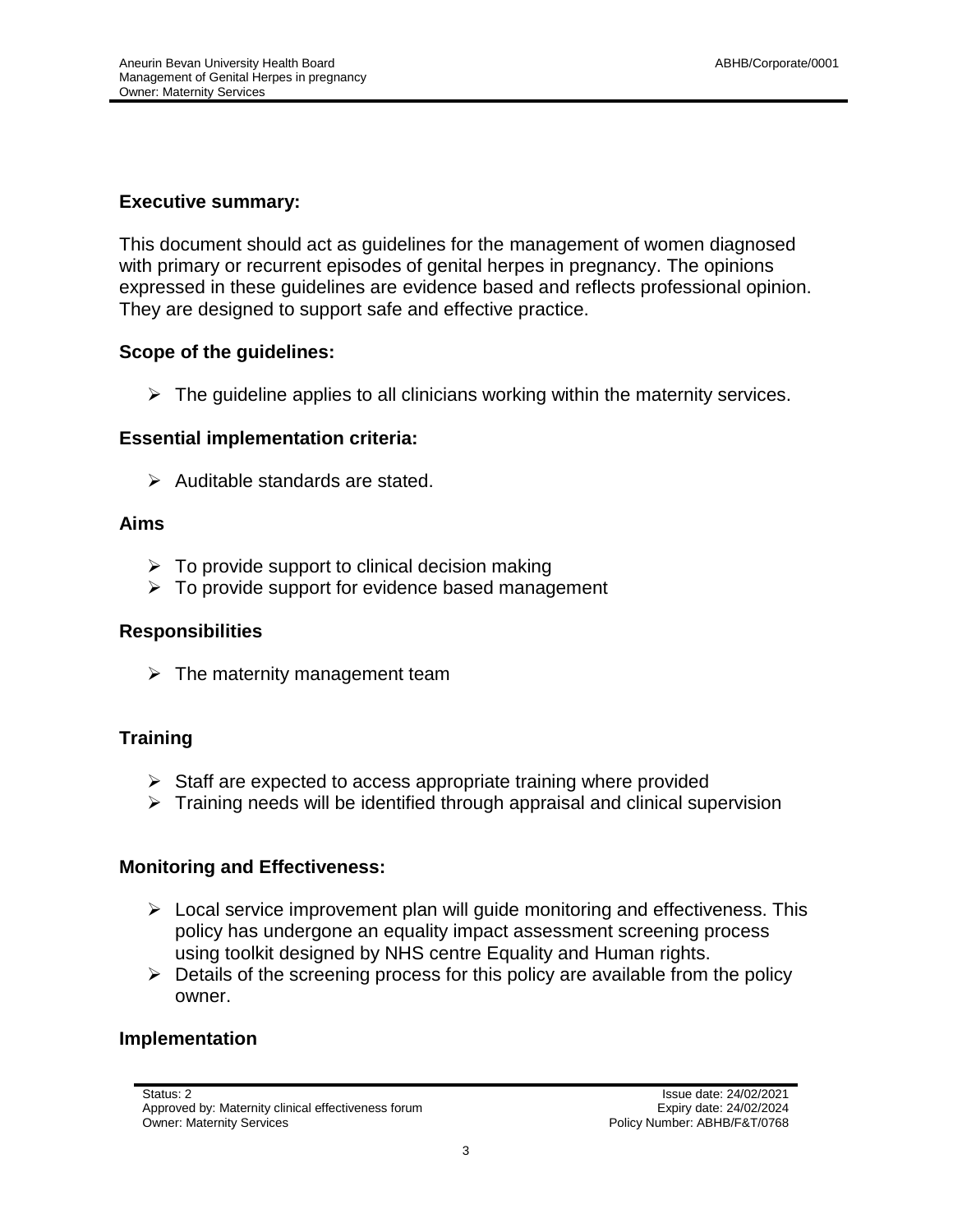$\triangleright$  The guidelines will be implemented for the management of patients who have genital herpes and are pregnant

#### **Standards for Health Services Wales**

Has an equality impact assessment been carried out?

> YES

Has any adverse impact been identified?

NO

#### **Environmental Impact**

 $> NO$ 

#### **Audit**

 $\triangleright$  Audit tools have been incorporated in the protocol.

#### **Review**

 $\triangleright$  Protocol to be reviewed in 3 years.

#### **Appendices**

**Appendix 1 Protocol. Appendix 2 Abbreviations. Appendix 3 Auditable standards Appendix 4 References**

**APPENDIX 5 EQUALITY IMPACT ASSESSMENT GUIDANCE**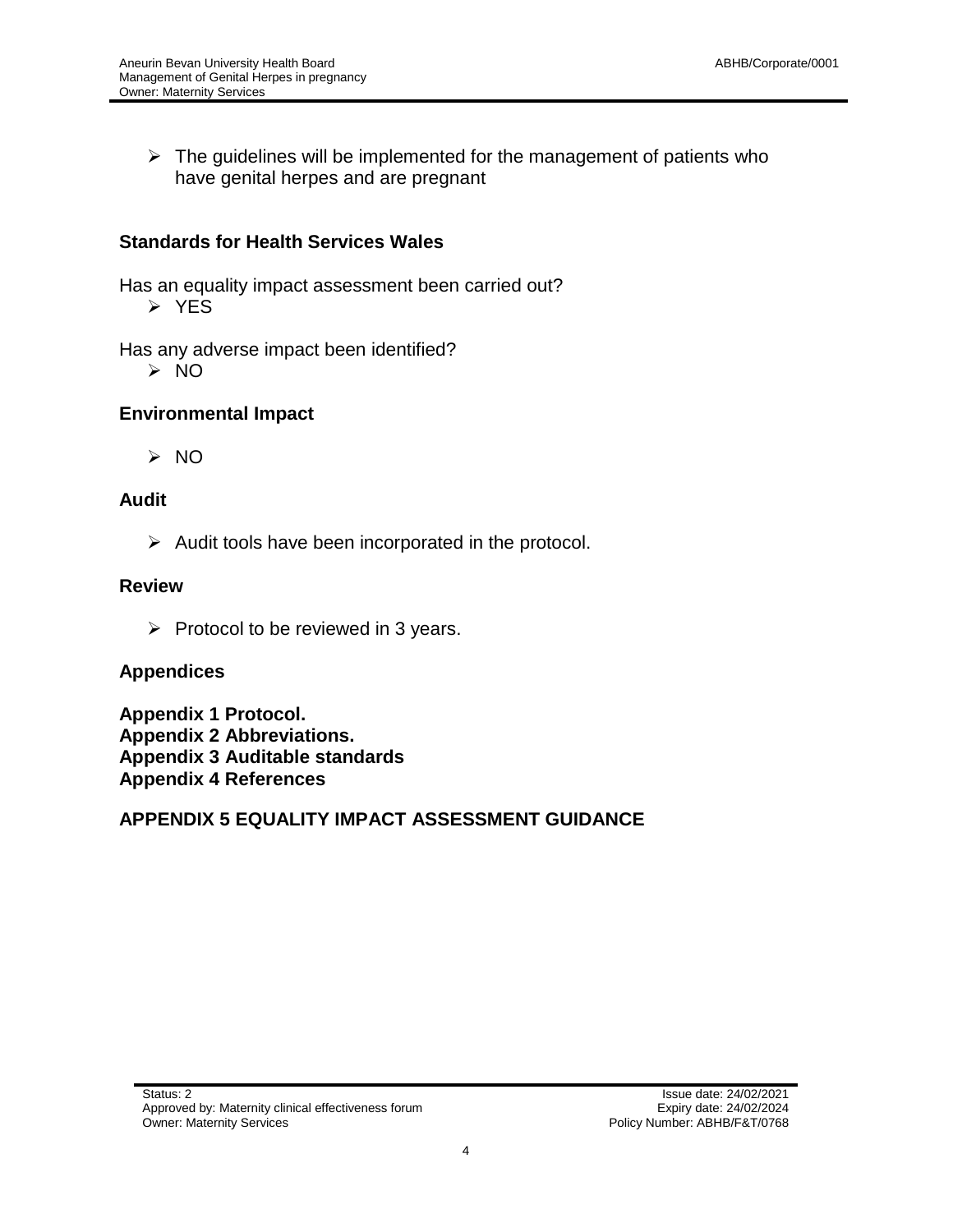

Status: 2 **Issue date: 24/02/2021** Approved by: Maternity clinical effectiveness forum and the state: 24/02/2024<br>Owner: Maternity Services by the Company of the Services of Policy Number: ABHB/F&T/0768

Policy Number: ABHB/F&T/0768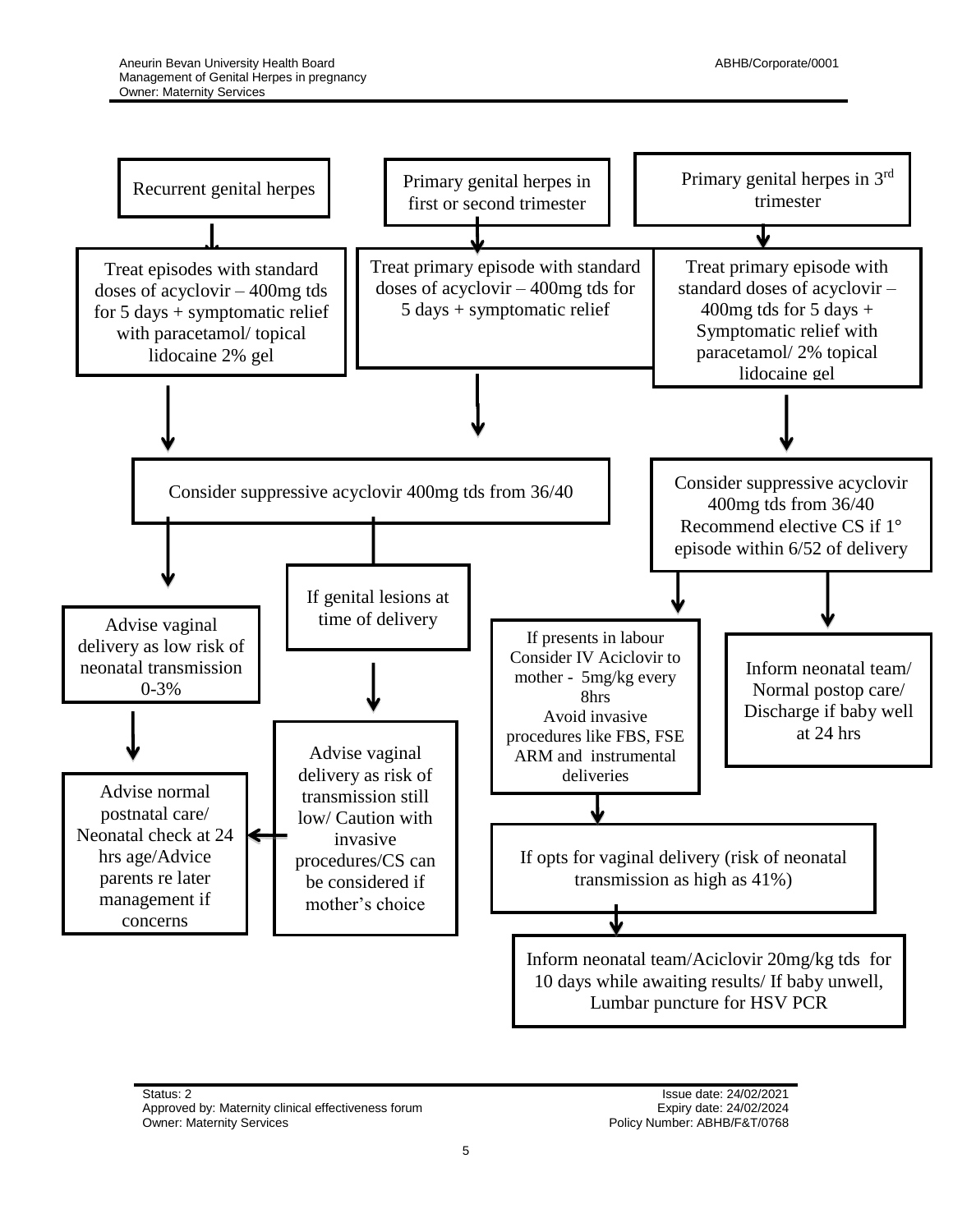#### **In all cases parents should be**

- **Educated regarding good hand hygiene and due care to reduce risk of postnatal infection.**
- **Advised to seek medical help if concerns regarding their baby. In particular, they should be advised to look for - skin, eye and mucous membrane lesions, lethargy/irritability, poor feeding.**

#### **Women who have had genital herpes in past but no reoccurrence in current pregnancy can remain Midwifery Led Care**

#### **Genital Herpes in preterm prelabour rupture of membranes**

#### **Primary Genital Herpes in PPROM**

- Limited evidence regarding the effect on risk of transmission.
- Multidisciplinary management involving Obstetricians, Neonatologists and Genitourinary medicine physicians.
- If opting for conservative management, mother should be given IV Aciclovir 5mg/kg wt every 8 hours.
- If presents in labour and this is within 6 weeks of primary episode, LSCS may offer some benefit inspite of the PPROM.

#### **Recurrent Genital Herpes**

Risk of neonatal transmission very small.

If < 34 weeks, expectant management with oral acyclovir 400mg tds for the mother.

If > 34 weeks, follow RCOG guidelines on PPROM and shouldn't be influenced by the presence of recurrent lesions.